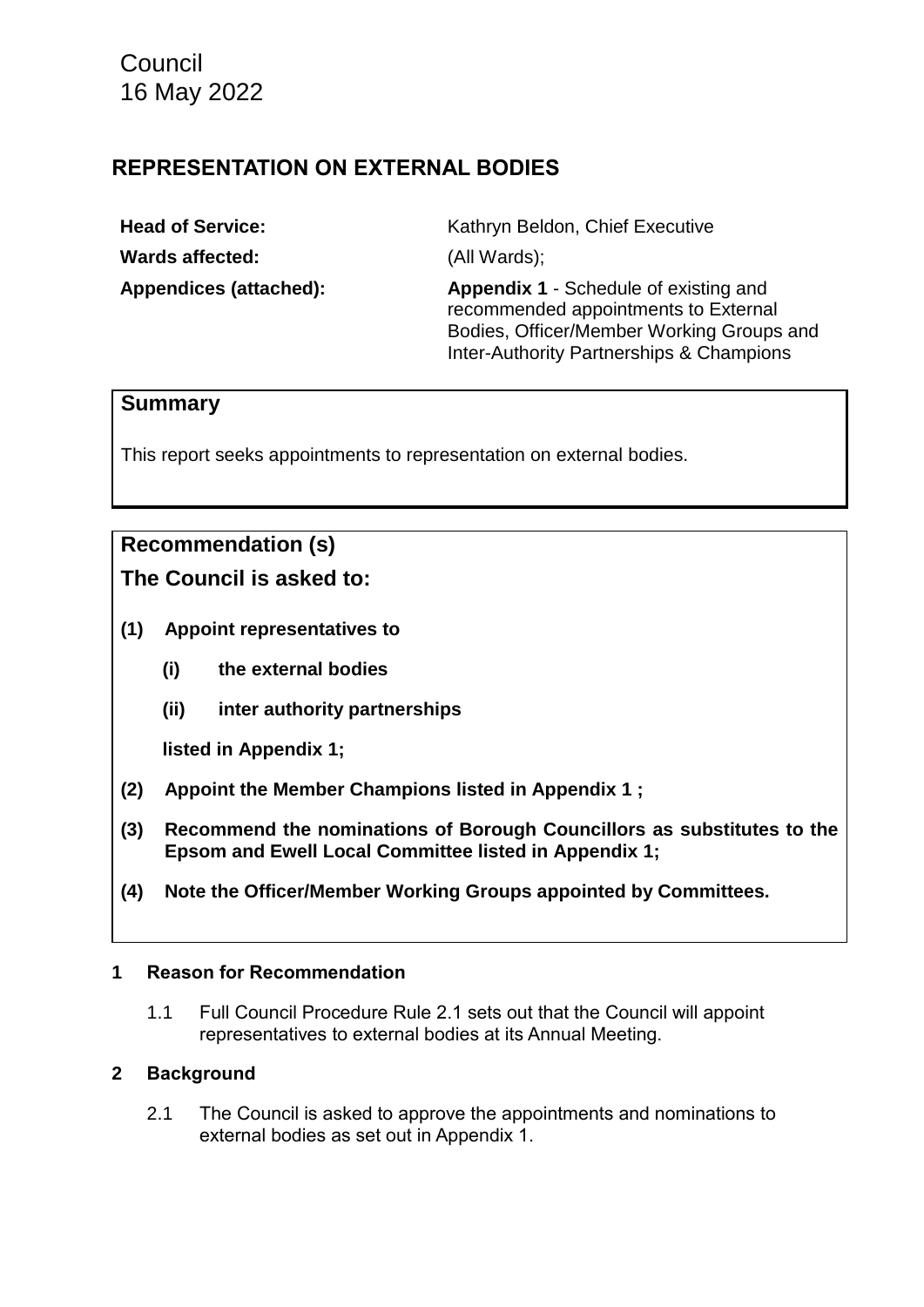# **Council** 16 May 2022

## **3 Substitute Members on Surrey County Council's Local Committee**

3.1 The appointment of Council's nominated substitutes to the Local Committee is dependent on the Local Committee agreeing to such appointments. The first meeting of the Local Committee is after the Annual meeting of this Council, hence the need to put approve nominated substitutes.

#### **4 Member Champions**

4.1 At its discretion, Council may from time to time designate Champions from amongst its Members to explore and represent the interests of specific issues and groups. Their role and function is set out in Article 17, Part 2 of the Constitution. It is proposed to appoint Champions as set out in Appendix 1.

#### **5 Officer/Member Working Groups and Inter-Authority Partnerships**

5.1 There are a number of Officer/Member Working Groups that have been established by Committees of this Council. The Council is also a party to a number of inter-authority partnerships. These are set out in Appendix 1.

#### **6 Outside Bodies**

6.1 The Council also nominates Members to a number of external bodies, these are set out in Appendix 1.

#### **7 Risk Assessment**

Legal or other duties

7.1 Equality Impact Assessment

7.1.1 None.

7.2 Crime & Disorder

7.2.1 None.

7.3 Safeguarding

7.3.1 None.

7.4 Dependencies

7.4.1 None.

7.5 Other